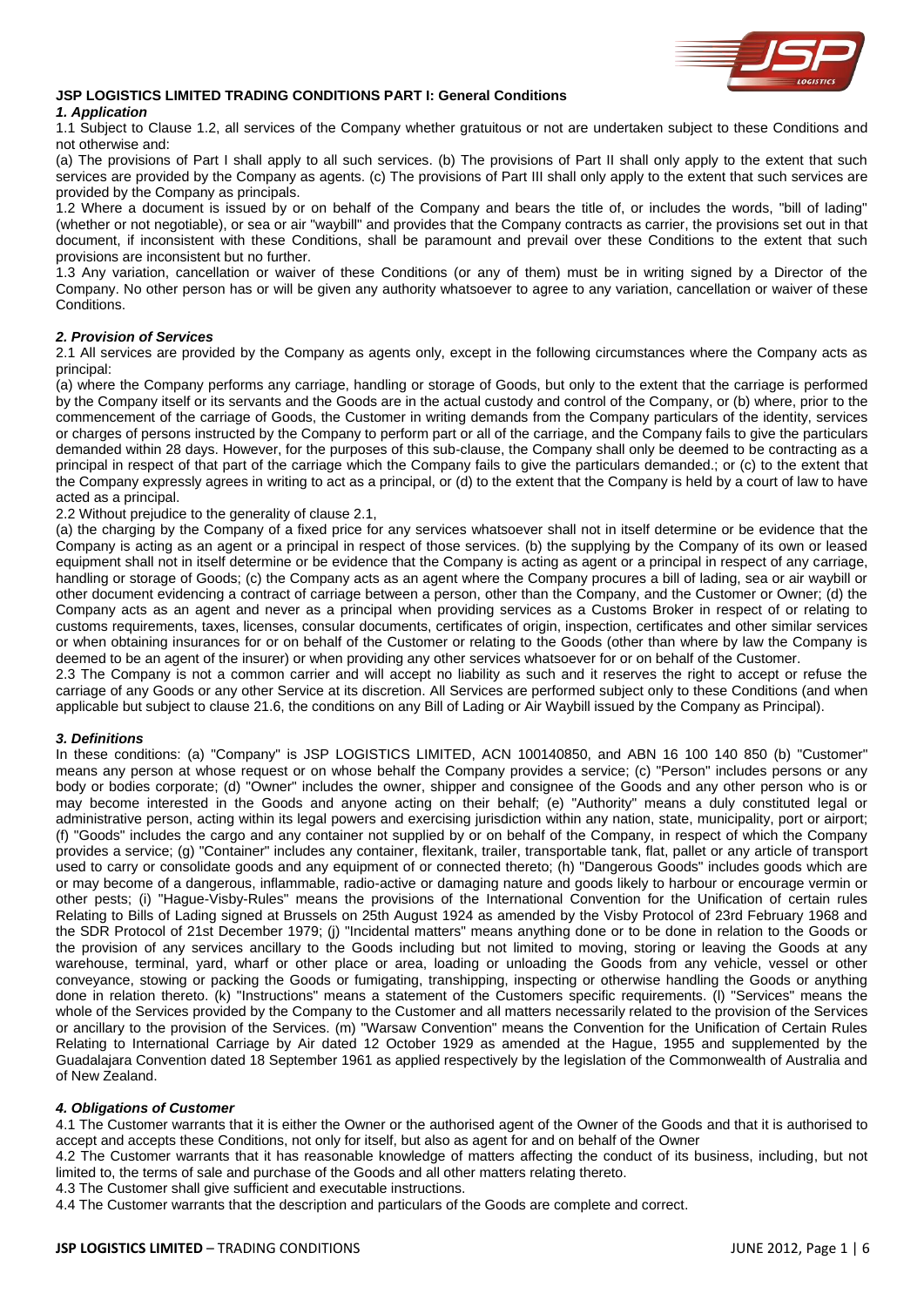4.5 The Customer warrants that the Goods are properly packed and labelled, except where the Company has accepted instructions in respect of packaging and/or labelling.

## *5. Special Instructions, Goods and Services*

5.1 Unless agreed in writing, the Customer shall not deliver to the Company, or cause the Company to deal with or handle, Dangerous Goods.

5.2 If the Customer is in breach of Clause 5.1:

(a) the Customer shall be liable for all loss or damage whatsoever caused by or to or in connection with the Goods howsoever arising; (b) the Customer shall defend, indemnify and hold harmless the Company against all penalties, claims, damages, costs and expenses whatsoever arising in connection therewith; and (c) the Company (or any other person in whose custody the Goods may be in at the relevant time) may, at the Company's sole discretion, have the Goods destroyed or otherwise dealt with. For the purposes of this sub-clause, notice is not required to be given to any person of the intention to destroy or otherwise deal with the Goods. .

5.3 If the Company agrees to accept Dangerous Goods and then it (or any other person) reasonably forms the view that those Goods constitute a risk to other goods, property, life or health, it may (without notice and without liability) have the Goods destroyed or otherwise dealt with at the expense of the Customer or Owner.

5.4 The Customer undertakes not to tender for transportation any Goods which require temperature control without previously giving written notice of their nature and the particular temperature range to be maintained and, in the case of a temperature controlled Container stuffed by or on behalf of the Customer, the Customer further undertakes that:-

(a) the Container has been properly pre-cooled or pre-heated as appropriate; (b) the Goods have been properly stuffed in the Container; and (c) the Container's thermostatic controls have been properly set by the Customer.

5.5 If the requirements of Clause 5.4 are not complied with the Company shall not be liable for any loss of or damage to the Goods caused by such non-compliance.

5.6 Unless agreed in writing, the Company shall not be obliged to make any declaration for the purposes of any statute, convention or contract as to the nature or value of any Goods or as to any special interest in delivery or to make any declaration as to specific stowage requirements of any Goods.

5.7 Unless agreed in writing or otherwise provided for under the provisions of a document signed by the Company, instructions relating to the delivery or release of Goods against payment or against surrender of a particular document shall be in writing and the Company's liability shall not exceed that provided for in respect of misdelivery of Goods.

5.8 Unless agreed in writing that the Goods shall depart by or arrive by a particular date, the Company accepts no responsibility for departure or arrival dates of Goods.

#### **6. Insurance**

6.1 No insurance shall be effected except upon express instructions given in writing by the Customer and in effecting any such insurances, the Company shall be deemed to be an agent only of the Customer (other than where by law the Company is deemed to be an agent of the insurer) and not as an insurer, insurance broker or other form of intermediary.

6.2 All insurances effected by the Company are effect as agent only for the Customer (other than where by law the Company is deemed to be an agent of the insurer) and all such insurances are subject to the usual exceptions and conditions of the policies of the insurance company or underwriters taking the risk.

6.3 Unless agreed in writing, the Company shall not be under any obligation to effect a separate insurance on each consignment but may declare it on any open or general policy.

6.4 The Company is an agent only of the Customer in respect of the effecting of insurance (other than where by law the Company is deemed to be an agent of the insurer) and in any event should the insurers dispute their liability for any reason the insured shall have recourse against the insurers only and the Company shall not be under any responsibility or liability whatsoever in relation thereto, notwithstanding that the premium upon the policy may not be at the same rate as that charged by the Company or paid to the Company by the customer.

#### **7. General Indemnities and Liabilities of the Customer and Owner**

7.1 The Customer and Owner shall defend, indemnify and hold harmless the Company against all liability, loss, damage, costs and expenses howsoever arising:

(a) from the nature of the Goods, other than to the extent caused by the Company's negligence, (b) out of the Company acting in accordance with the Customer's or Owner's instructions, or (c) from a breach of warranty or obligation by the Customer or arising from the negligence of the Customer or Owner.

7.2 Except to the extent caused by the Company's negligence, the Customer and Owner shall be liable for and shall defend, indemnify and hold harmless the Company in respect of all duties, taxes, imposts, levies, deposits and outlays whatsoever levied by any Authority and for all payments, fines, costs, expenses, loss and damage whatsoever incurred or sustained by the Company in connection therewith.

7.3 Advice and information, in whatever form it may be given, is provided by the Company for the Customer only and the Customer shall defend, indemnify and hold harmless the Company for all liability, loss, damage, costs and expenses arising out of any other person relying on such advice or information.

7.4 The Customer shall be liable for the loss, damage, contamination, soiling, detention or demurrage before, during and after the Carriage of property of:

(a) the Company (including, but not limited to, Containers); (b) the Company's servants, sub-contractors or agents; (c) independent contractors engaged by the Company for performance of part or all of the Services; (d) any person; or (e) any vessel caused by the Customer or Owner or any person acting on behalf of either of them or for which the Customer is otherwise responsible.

7.5 Instructions to collect payment on delivery in cash or otherwise are accepted by the Company upon and on the condition that the Company in the matter of such collection will be liable for the exercise of reasonable diligence and care only. Unless express written instructions are received that the Goods are not to be delivered without payment, the Company accepts no liability if, upon delivery of the goods, payment is not made.

#### *8. Subcontractors*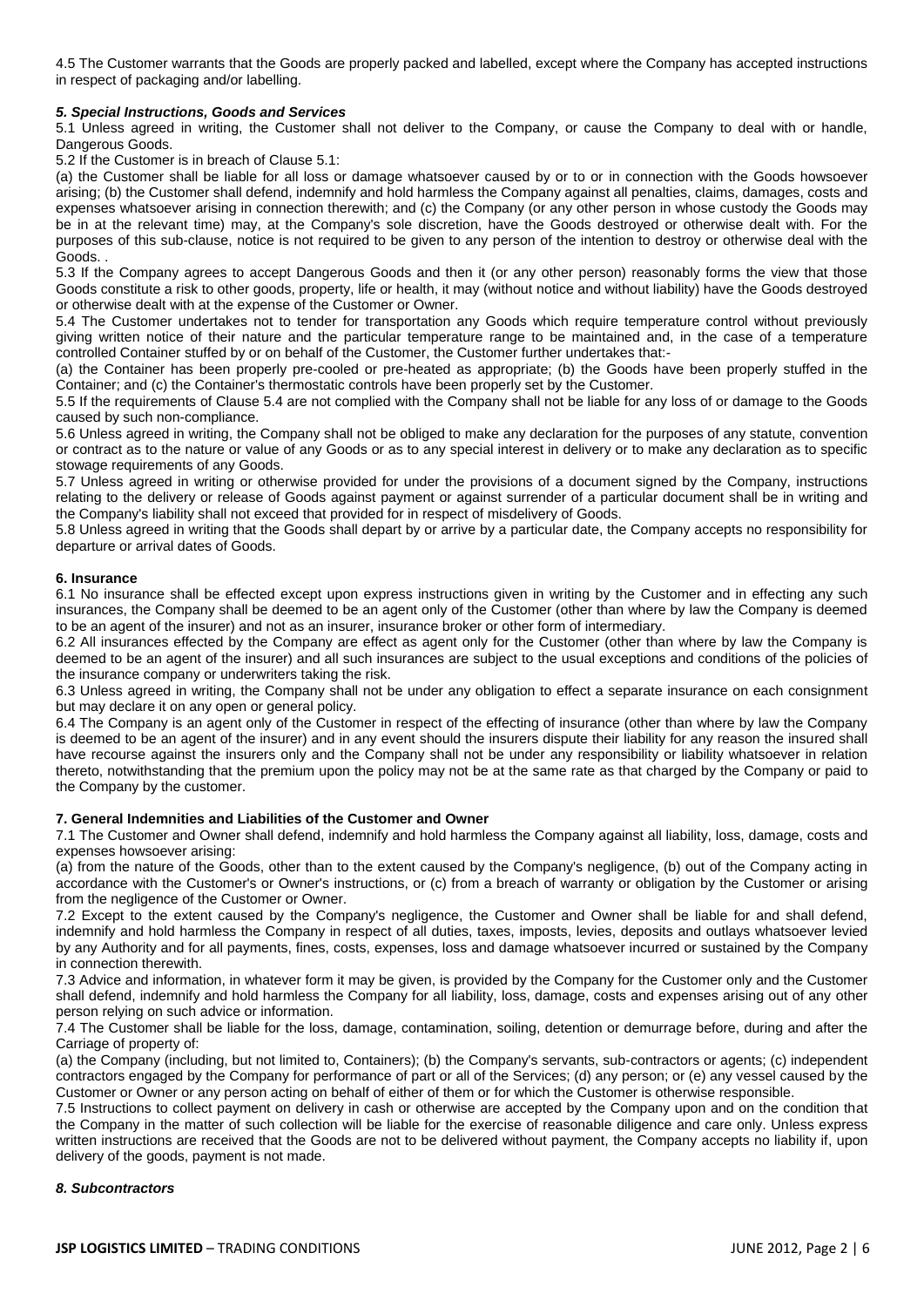8.1 The Customer undertakes that no claim will be made against any servant, sub-contractor or agent of the Company which imposes or attempts to impose upon any of them any liability whatsoever in connection with the Goods. If any such claim should nevertheless be made, the Customer undertakes to indemnify the Company against all consequences thereof.

8.2 Without prejudice to Clause 8.1, every servant, sub-contractor or agent of the Company shall have the benefit of all provisions herein as if such provisions were expressly for their benefit. In entering into this contract, the Company, to the extent of those provisions, does so not only on its behalf, but as agent and trustee for such servants, sub-contractors and agents.

8.3 The Customer shall defend, indemnify and hold harmless the Company from and against all claims, costs and demands whatsoever and by whomsoever made or preferred, in excess of the liability of the Company under these Conditions.

8.4 Without prejudice to the generality of this Clause 8, the indemnity referred to in Clause 8.3, shall cover all claims, costs and demands arising from or in connection with the negligence of the Company, its servants, sub-contractors and agents.

8.5 In this Clause, "sub-contractors" includes direct and indirect sub-contractors and their respective employees, servants and agents.

# *9. Charges etc.*

9.1 The Customer shall pay to the Company in cash, or as agreed, all sums immediately when due without deduction or deferment on account of any claim, counterclaim or set-off.

9.2 When the Company is instructed to collect freight, duties, charges or other expenses from any person other than the Customer, the Customer:

(a) shall remain responsible for these amounts; and (b) shall pay these amounts to the Company on demand where these amounts have become due and have not been paid by such other person.

9.3 On all accounts overdue to the Company, the Company shall be entitled to liquidated damages, such liquidated damages to be calculated at 4 per cent above the base interest rate of the Company's bank applicable during the periods that such amounts are overdue.

9.4 The Customer shall be liable for and pay to the Company any additional costs or expenses the Company may incur and for any loss or damage occasioned either directly or indirectly to the Company as a result of the Company relying upon the description and particulars provided by the Customer or by reason of any illegal, incorrect or insufficient marking, numbering or addressing of the Goods.

# *10. Liberties and Rights of the Company*

10.1 Unless otherwise agreed in writing, the Company shall be entitled to enter into contracts on behalf of itself or the Customer and without notice to the Customer:

(a) for the carriage of Goods by any route, means or person, (b) for the carriage of Goods of any description, whether containerised or not, on or under the deck of any vessel, (c) for the storage, packing, transhipment, loading, unloading or handling of Goods by any person at any place whether on shore or afloat and for any length of time, (d) for the carriage or storage of Goods in containers or with other goods of whatever nature, (e) for the performance of its own obligations, and to do such acts as the Company reasonably considers may be necessary or incidental to the performance of the Company's obligations.

10.2 The Company shall be entitled (without incurring any additional liability), but shall be under no obligation, to depart from the Customer's instructions in any respect if the Company considers there is good reason to do so in the Customer's interest.

10.3 The Company may at any time comply with the orders or recommendations given by any Authority. The responsibility and liability of the Company in respect of the Goods shall cease on the delivery or other disposition of the Goods in accordance with such orders or recommendations.

10.4 The Company shall be entitled (but under no obligation) at any time and from time to time to inspect the Goods and for this purpose to open or remove any Containers.

10.5 If at any time the Company reasonably considers that the carriage of the Goods should not be undertaken or continued or only continued after effecting any necessary incidental matters or incurring additional expense or risk, the Company shall be entitled to:

(a) abandon the carriage of such cargo or to effect such additional incidental matters and incur such additional expense, as may be reasonably necessary in order to enable the carriage to be effected or further effected; and (b) be reimbursed by the Customer for the cost of all such additional incidental matters and all such additional expense incurred.

10.6 If the Company (or any person whose services the Company makes use of) considers:

(a) the performance of the Company's obligations are likely to be effected by any hindrance, risk, delay, difficulty or disadvantage whatsoever; and

(b) the hindrance, risk, delay, difficulty or disadvantage cannot be avoided by reasonable endeavours of the Company or such other person, the Company may (upon giving notice in writing to the Customer or Owner) treat the performance of its obligations as terminated and may, at the Customer's expense, place the Goods or any part of them at the Customer's or Owner's disposal at any place which the Company deems safe and convenient.

10.7 The notice in writing referred to in Clause 10.6 is not required where it is not reasonably possible to give such notice.

10.8 Where the Company exercises its rights and obligations under Clause 10.6, responsibility and liability of the Company in respect of the Goods shall thereupon cease absolutely.

10.9 Where the Company (or any person whose services the Company makes use of) is entitled to call upon the Customer or Owner to take delivery of the Goods at a designated time and place and delivery of the Goods, or any part thereof, is not taken by the Customer or Owner at the designated time and place the Company (or such other person) shall be entitled to store the Goods in the open or under cover at the sole risk and expense of the Customer.

10.10 Notwithstanding Clauses 10.6 to 10.9, the Company shall be entitled (but under no obligation) without any responsibility or liability to the Customer and Owner, to sell or dispose of

(a) all Goods which the Company considers cannot be delivered as instructed, but only upon giving 21 days notice in writing to the Customer, and (b) without notice, Goods which have perished, deteriorated or altered, or are in immediate prospect of doing so in a manner which has caused (or may be reasonably expected to cause) loss or damage to any person or property or to contravene applicable regulations.

10.11 Where the Company sells or disposes of Goods pursuant to Clause 10.10 the Customer shall be responsible for any costs and expenses of the sale or disposal.

10.12 The Company shall be entitled to retain and be paid all brokerages, commissions, allowances and other remunerations customarily retained by or paid to freight forwarders without notice to the Customer.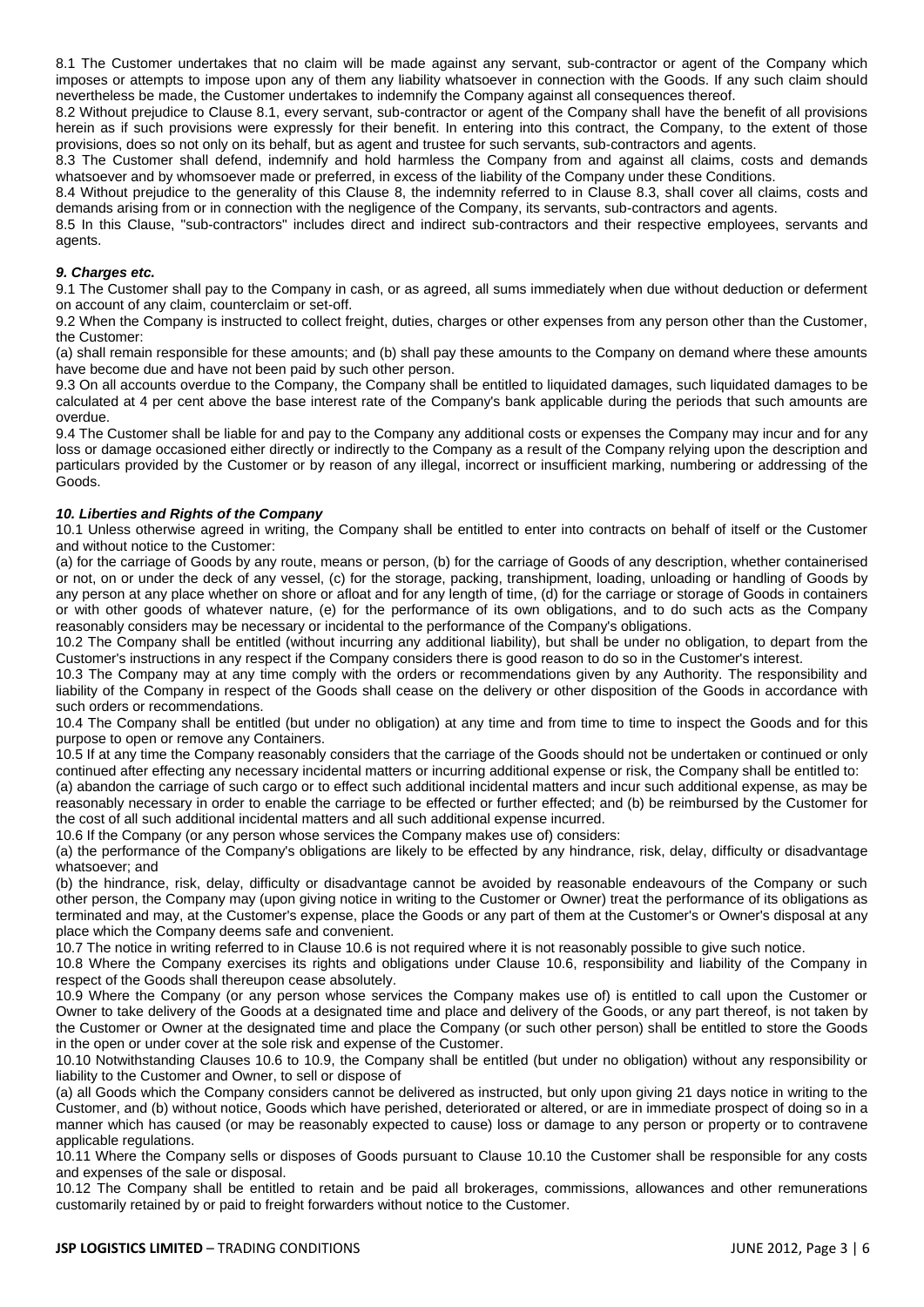10.13. The Company shall have the right to enforce against the Owner and the Customer jointly and severally any liability of the Customer under these Conditions or to recover from them any sums to be paid by the Customer which upon demand have not been paid.

## *11. Lien*

11.1 The Company shall have a particular and general lien on all Goods or documents relating to Goods in its possession the property of the Customer or Owner for all sums due at any time from the Customer or Owner (whether those sums are due from the Customer on those Goods or documents or on any other Goods or documents).

11.2 Where any sum due to the Company from the Customer or Owner remains unpaid, the Company, on giving 28 days notice in writing to the Customer, shall be entitled (without liability to the Customer and Owner) to sell or dispose of such Goods or documents by public auction or by private treaty at the risk and expense of the Customer and Owner and to apply the proceeds of any such sale or disposal in or towards the payment of the sums due.

## *12. Containers*

12.1 I f a Container has not been packed or stuffed by the Company, the Company shall not be liable for loss of or damage to the contents if caused by:

(a) the manner in which the Container has been packed or stuffed, (b) the unsuitability of the contents for carriage in Containers, unless the Company has approved the suitability, (c) the unsuitability or defective condition of the Container, provided that where the Container has been supplied by or on behalf of the Company this paragraph (c) shall only apply if the unsuitability or defective condition arose: (i) without any negligence on the part of the Company; or (ii) would have been apparent upon reasonable inspection by the Customer or Owner or person acting on behalf of either of them. (d) the fact that the Container is not sealed at the commencement of the Carriage, except where the Company has agreed to seal the Container.

12.2 The Customer shall defend, indemnify and hold harmless the Company against all liability, loss, damage, costs and expenses arising from one or more of the matters referred to in Clause 12.1, except for Clause 12.1(c)(i).

12.3 Where the Company is instructed to provide a Container, in the absence of a written request to the contrary, the Company is not under an obligation to provide a Container of any particular type or quality.

# *13. General Liability*

13.1 Except where otherwise provided in these Conditions, the Company shall not be liable for any loss or damage whatsoever arising from:

(a) the act or omission of the Customer or Owner or any person acting on their behalf, (b) compliance with the instructions given to the Company by the Customer, Owner or any other person entitled to give them, (c) insufficiency of the packing or labelling of the Goods, except where such service has been provided by the Company, (d) handling, loading, stowage or unloading of the Goods by the Customer or Owner or any person acting on their behalf, (e) inherent vice of the Goods, (f) riots, civil commotions, strikes, lockouts, stoppage or restraint of labour from whatsoever cause, (g) fire, flood, storm, explosion or theft or (h) any cause which the Company could not avoid and the consequences whereof it could not prevent by the exercise of reasonable diligence.

13.2 Subject to Clause 5.8, the Company shall not be liable for loss or damage howsoever caused (whether or not indirect or consequential) to property other than the Goods themselves and shall not be liable for any pure economic loss or loss of profit, delay or deviation howsoever arising.

#### *14. Amount of Compensation*

14.1 Except in so far as otherwise provided by these Conditions, the liability of the Company, howsoever arising, shall not exceed the following:

(a) in respect of all claims other than those subject to the provisions of Clause 14.4 whichever is the lesser of: (i) the value of, or (ii) the equivalent of US\$2.00 per gross kilogram in the currency of the loss or damage, (the exchange rate to apply being the rate as at the date of the delivery of the Goods) of, the Goods lost, damaged, misdirected, misdelivered or in respect of which a claim arises. (b) in respect of claims for delay where not excluded by the provisions of these Conditions, the amount of the Company's charges in respect of the Goods delayed.

14.2 The limitation of liability referred to in Clause 14.1 shall apply notwithstanding that the cause of the loss or damage is unexplained.

14.3 If agreed in writing prior to receipt of the Goods, the Company may accept liability in excess of the limits set out in these Conditions upon the Customer agreeing to pay the Company's additional charges for accepting such increased liability. Details of the Company's additional charges will be provided upon request.

14.4 Compensation shall be calculated by reference to the invoice value of the Goods plus freight and insurance if paid.

14.5 If there be no invoice value for the Goods, the compensation shall be calculated by reference to the value of such Goods at the place and time when they were delivered to the Customer or Owner or should have been so delivered. The value of the Goods shall be fixed according to the current market price, or, if there be no commodity exchange price or current market price, by reference to the normal value of goods of the same kind and quality.

14.6 Unless agreed in writing prior to receipt, the Company will not accept or deal with bullion, coin, precious stone, jewellery, antiques, works of art or other valuable Goods. Should any Customer nevertheless delivery any such Goods to the Company or cause the Company to handle or deal with any such Goods other than in accordance with prior written agreement, the Company shall be under no liability whatsoever for or in connection with such Goods howsoever arising.

#### *15. Notice of Loss, Timebar*

15.1 The Company shall be discharged of all liability unless:

(a) notice of any claim is received by the Company or its agent in writing within 14 days after the date specified in Clause 15.2, or within a reasonable time after that date if the Customer proves that it was impossible to so notify, and (b) suit is brought in the proper forum and written notice thereof received by the Company within 9 months after the date specified in Clause 15.2. 15.2 For the purposes of Clause 15.1, the applicable dates are:

(a) in the case of loss or damage to Goods, the date of delivery of the Goods, (b) in the case of delay or non-delivery of the Goods, the date that the Goods should have been delivered, (c) in any other case, the event giving rise to the claim.

#### *16. General Average*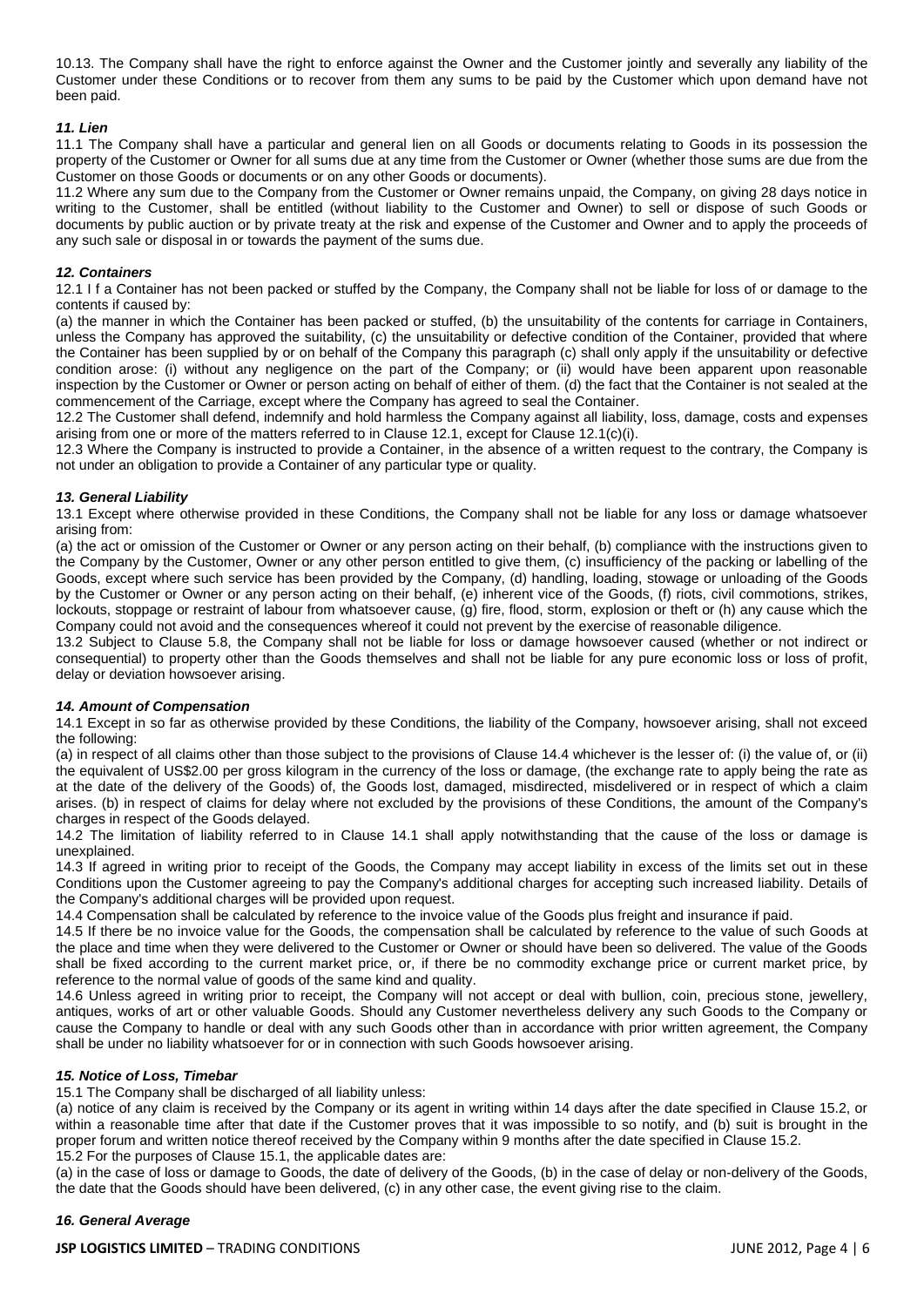16.1 The Customer shall defend, indemnify and hold harmless the Company in respect of any claims of a General Average nature, including any claims or demands for General Average security which may be made on the Company, and the Customer shall forthwith provide such security as may be required by the Company in this connection.

## *17. Miscellaneous*

17.1 Notice

Any notice served by post shall be deemed to have been given on the third day following the day on which it was posted to the address last known to the Company to be the address of the recipient of the notice.

17.2 Defences and Limits of Liability

The defences and limits of liability provided in these Conditions shall apply in any action against the Company whether founded in contract or in tort or howsoever otherwise founded.

17.3 Legislation

If any legislation is compulsorily applicable to any business undertaken, these Conditions shall, as regards such business, be read as subject to such legislation and nothing in these Conditions shall be construed as a surrender by the Company of any of its rights or immunities or as an increase of any of its responsibilities or liabilities under such legislation and if any part of these Conditions is held to be repugnant to such legislation to any extent such part shall as regards such business be over-ridden to that extent and no further.

#### 17.4 Headings

Headings of clauses or groups of clauses in these Conditions are for indicative purposes only.

#### *18. Governing Law and Jurisdiction*

18.1 These Conditions and any claim or dispute arising out of or in connection with the services of the Company shall be subject to the law of the State or Territory of Australia in which the Company has its principal place of business and any such claim or dispute shall be determined by the Courts of that State or Territory and no other Court.

18.2 Notwithstanding anything herein contained, the Company shall continue to be subject to any implied warranty provided by the Trade Practices Act 1974 (as amended) of the Commonwealth of Australia or any other Commonwealth or State legislation, if and to the extent that the said Act is applicable to the contract evidenced by these Conditions and prevents the exclusion, restriction or modification of such warranty.

18.3 Notwithstanding Clause 18.1, where any claim or dispute arising out of or in connection with the services of the Company arises in New Zealand, such claim or dispute shall be determined at the Company's option in accordance with New Zealand law and by New Zealand Courts of competent jurisdiction.

18.4 If any claim or dispute is to be determined in accordance with New Zealand law, Clause 18.2 shall be deemed to be varied so as to apply on like terms any compulsorily applicable provisions of the Fair Trading Act 1986 (as amended) of New Zealand in place of the legislation referred to in Clause 18.2.

18.5 When New Zealand law has application to these Conditions, all Services provided by the Company as a carrier (within the meaning of the Carriage of Goods Act 1979 (as amended)) of New Zealand are provided at limited carrier's risk in accordance with these Conditions and (other than when Clause 14.5 applies) the provisions of that Act shall prevail over any inconsistency in these Conditions to the extent of such inconsistency but no further.

#### **PART II: Company As Agent**

# *19. Special Liability and Indemnity Conditions*

19.1 To the extent that the Company acts as an agent, the Company does not make or purport to make any contract with the Customer for the carriage, storage or handling of the Goods nor for any other physical service in relation to them and acts solely on behalf of the Customer in securing such services by establishing contracts with third parties so that direct contractual relationships are established between the Customer and such third parties.

19.2 The Company shall not be liable for the acts and omissions of third parties referred to in Clause 19.1.

19.3 The Company, when acting as an agent, has the authority of the Customer to enter into contracts on the Customer's behalf and to do acts which bind the Customer in all respects notwithstanding any departure from the Customer's instructions.

19.4 Except to the extent caused by the Company's negligence, the Customer shall defend, indemnify and hold harmless the Company in respect of all liability, loss, damage, costs or expenses arising out of any contracts made in the procurement of the Customer's requirements in accordance with Clause 19.1.

#### **20. Choice of Rates**

20.1 Where there is a choice of rates according to the extent or degree of liability assumed by persons carrying, storing, or handling the Goods, no declaration of value (where available) will be made by the Company unless previously agreed in writing between the Customer and the Company.

# **PART III: Company as Principal**

#### *21 Special Liability Conditions*

21.1 Where the Company contracts as principal for the performance of the Customer's instructions, the Company undertakes to perform, or in its own name to procure, the performance of the Customer's instructions and, subject to the provisions of these Conditions, shall be liable for the loss of or damage to the Goods occurring from the time that the Goods are taken into its charge until the time of delivery.

21.2 Where: (a) the Company contracts as a principal and sub-contracts the performance of the Company's services; and (b) it can be proved that the loss of or damage to or in respect of the Goods arose or was caused whilst the Goods were in the care or custody of the sub-contractor; the Company shall have the full benefit of all rights, limitations and exclusions of liability available to the sub-contractor in the contract between the Company and the sub-contractor and in any law, statute or regulation and the liability of the Company shall not exceed the amount recovered, if any, by the Company from the sub-contractor.

21.3 Notwithstanding other provisions in these Conditions, if it can be proved where the loss of or damage to the Goods occurred, the Company's liability shall be determined by the provisions contained in any international convention or national law, the provisions of which: (a) cannot be departed from by private contract, to the detriment of the claimant, and (b) would have applied if the claimant had made a separate and direct contract with the actual provider of the particular service in respect of that service or